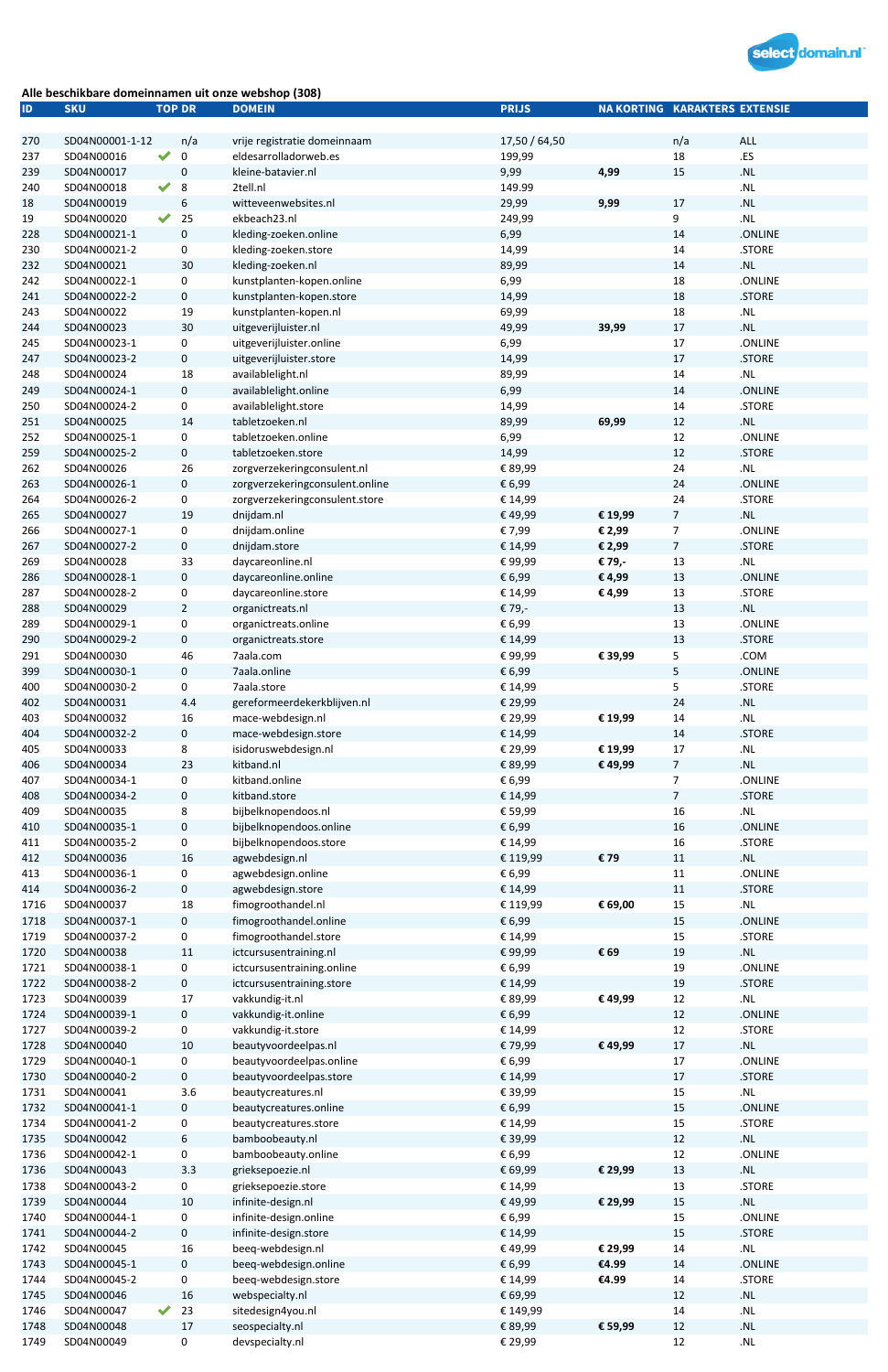| 1750         | SD04N00050               |                      | 0                       | ictspecialty.nl                                   | € 29,99                    |         | 12                      | $.$ NL                             |
|--------------|--------------------------|----------------------|-------------------------|---------------------------------------------------|----------------------------|---------|-------------------------|------------------------------------|
| 1769         | SD04N00051               |                      | 13                      | expotis-webdevelopment.nl                         | €49,99                     |         | 22                      | $\mathsf{.NL}$                     |
|              |                          |                      |                         |                                                   |                            |         |                         |                                    |
| 1771         | SD04N00052               |                      | 16                      | webcontentservice.nl                              | € 89,99                    |         | 17                      | $.$ NL                             |
| 1773         | SD04N00053               |                      | 27                      | citoweb.nl                                        | €79,99                     |         | $\overline{7}$          | $\mathsf{.NL}$                     |
| 1774         | SD04N00054               |                      | 27                      | veeretoer.nl                                      | €79,99                     |         | 9                       | $\mathsf{.NL}$                     |
| 1775         | SD04N00055               |                      | 18                      | verkiezingskijker.nl                              | €79,99                     |         | 17                      | $\mathsf{.NL}$                     |
| 1776         | SD04N00056               |                      | 0                       | b1q.nl                                            | €99,99                     |         | 3                       | .NL                                |
|              |                          |                      |                         |                                                   |                            |         |                         |                                    |
| 1777         | SD04N00057               |                      | 0                       | a1f.nl                                            | €49,99                     |         | 3                       | $\mathsf{.NL}$                     |
| 1778         | SD04N00058               |                      | 5                       | wordleraarinarnhem.nl                             | € 59,99                    |         | 18                      | .NL                                |
| 1779         | SD04N00059               |                      | 10                      | tjebz.nl                                          | €79,99                     |         | 5                       | .NL                                |
| 1781         | SD04N00060               |                      | 3.9                     | balance-beauty.nl                                 | € 49,99                    |         | 14                      | $\cdot$ NL                         |
|              |                          |                      |                         |                                                   |                            |         |                         |                                    |
| 1782         | SD04N00061               |                      | 11                      | bjsolutions.be                                    | € 29,99                    |         | 11                      | ${\tt .BE}$                        |
| 1784         | SD04N00062               | $\blacktriangledown$ | 4.3                     | onderwijsentraining.nl                            | € 149,99                   |         | 19                      | .NL                                |
| 1785         | SD04N00063               |                      | 3.8                     | studentenovmoetblijven.nl                         | € 69,99                    | € 29,99 | 22                      | $\ensuremath{\mathsf{.NL}}\xspace$ |
| 1786         | SD04N00064               |                      | 14                      | plafond-verwarming.nl                             | €79,99                     |         | 18                      | $\mathsf{.NL}$                     |
|              |                          |                      |                         |                                                   |                            |         |                         |                                    |
| 1787         | SD04N00065               |                      | 1.3                     | bargaindial.co.uk                                 | € 49,99                    |         | 11                      | .CO.UK                             |
| 1789         | SD04N00066               |                      | $\overline{7}$          | triple-ehealth.nl                                 | € 89,99                    |         | 14                      | .NL                                |
| 1790         | SD04N00067               |                      | $\overline{7}$          | nationalevestingloop.nl                           | € 69,99                    |         | 20                      | $\mathsf{.NL}$                     |
| 1791         | SD04N00068               |                      | $\overline{7}$          | creatamedia.nl                                    | € 49,99                    |         | 11                      | .NL                                |
| 1792         | SD04N00069               |                      | 17                      | nationaaltraineeevent.nl                          | €99,99                     |         | 21                      | $\ensuremath{\mathsf{.NL}}\xspace$ |
|              |                          |                      |                         |                                                   |                            |         |                         |                                    |
| 1793         | SD04N00070               |                      | 17                      | vonlenneps.nl                                     | € 69,99                    |         | 10                      | .NL                                |
| 1794         | SD04N00071               |                      | 9                       | evoluweb.nl                                       | €49,99                     |         | 8                       | .NL                                |
| 1795         | SD04N00072               |                      | 3.3                     | voip-toestellen.nl                                | € 49,99                    |         | 15                      | $\ensuremath{\mathsf{.NL}}\xspace$ |
| 1796         | SD04N00073               |                      | 9                       | controller-one.nl                                 | € 49,99                    |         | 14                      | $\mathsf{.NL}$                     |
|              |                          |                      |                         |                                                   |                            |         |                         |                                    |
| 1827         | SD04N00074               |                      | 44                      | snusgroothandeleindhoven.nl                       | €49,99                     |         | 24                      | $.$ NL                             |
| 1828         | SD04N00074-1             |                      | 0                       | snusgroothandeleindhoven.online                   | € 6,99                     | €4.99   | 24                      | .ONLINE                            |
| 1829         | SD04N00074-2             |                      | 0                       | snusgroothandeleindhoven.store                    | € 14,99                    | €4.99   | 24                      | .STORE                             |
| 1833         | SD04N00075               |                      | 9                       | coachingher.nl                                    | € 70                       |         | 11                      | $\boldsymbol{.}\mathsf{NL}$        |
|              |                          |                      |                         |                                                   |                            |         |                         |                                    |
| 1834         | SD04N00076               |                      | 0                       | educacao.nl                                       | €99,99                     |         | 8                       | $\ensuremath{\mathsf{.NL}}\xspace$ |
| 1835         | SD04N00077               |                      | 0.1                     | aerofiot.nl                                       | € 19,99                    |         | 8                       | $\mathsf{.NL}$                     |
| 1836         | SD04N00078               | $\blacktriangledown$ | $\mathbf 0$             | theproxy.nl                                       | € 149,99                   |         | 8                       | $.$ NL                             |
| 1837         | SD04N00079               | $\blacktriangledown$ | 0                       | darkline.nl                                       | € 149,99                   |         | 8                       | $\mathsf{.NL}$                     |
|              |                          |                      |                         |                                                   |                            |         |                         |                                    |
| 1838         | SD04N00080               | $\blacktriangledown$ | $\pmb{0}$               | uclaim.nl                                         | € 149,99                   |         | 6                       | $\mathsf{.NL}$                     |
| 1839         | SD04N00081               |                      | $\boldsymbol{0}$        | diemerpark.nl                                     | € 499,99                   |         | 10                      | $\mathsf{.NL}$                     |
| 1840         | SD04N00082               |                      | $\mathbf 0$             | phonecompare.nl                                   | €99,99                     |         | 12                      | .NL                                |
| 1841         | SD04N00082-2             |                      | 0                       | phonecompare.store                                | € 14,99                    |         | 12                      | .STORE                             |
|              |                          |                      |                         |                                                   |                            |         |                         |                                    |
| 1842         | SD04N00083               |                      | $\mathbf 0$             | cinetv.nl                                         | € 129,99                   | € 69,99 | 6                       | .NL                                |
| 1843         | SD04N00083-2             |                      | 0                       | cinetv.store                                      | € 14,99                    |         | 6                       | .STORE                             |
| 1844         | SD04N00084               |                      | $\mathbf 0$             | sensiq.nl                                         | € 129,99                   | € 69,99 | 6                       | $\cdot$ NL                         |
| 1846         | SD04N00084-2             |                      | 0                       |                                                   | € 14,99                    |         | 6                       | .STORE                             |
|              |                          |                      |                         | sensiq.store                                      |                            |         |                         |                                    |
| 1847         | SD04N00084-1             |                      | 0                       | sensiq.online                                     | € 6,99                     |         | 6                       | .ONLINE                            |
| 1848         | SD04N00085               |                      | 0                       | astoniq.nl                                        | € 129,99                   | € 69,99 | $\overline{7}$          | .NL                                |
| 1849         | SD04N00085-1             |                      | $\mathbf 0$             | astoniq.online                                    | € 6,99                     |         | $\overline{7}$          | .ONLINE                            |
|              |                          |                      |                         |                                                   |                            |         |                         | .STORE                             |
| 1850         | SD04N00085-2             |                      | 0                       | astoniq.store                                     | € 14,99                    |         | $\overline{7}$          |                                    |
| 1851         | SD04N00086               | $\blacktriangledown$ | $\mathbf 0$             | iamvegan.nl                                       | € 179,99                   |         | 8                       | $.$ NL                             |
| 1852         | SD04N00086-1             |                      | $\boldsymbol{0}$        | iamvegan.online                                   | € 6,99                     |         | 8                       | .ONLINE                            |
| 1853         | SD04N00086-2             |                      | $\mathbf 0$             | iamvegan.store                                    | € 14,99                    |         | 8                       | .STORE                             |
|              |                          |                      |                         |                                                   |                            |         |                         |                                    |
| 1854         | SD04N00087               | $\blacktriangledown$ | 0                       | microdry.nl                                       | € 249                      |         | 8                       | $\mathsf{.NL}$                     |
| 1855         | SD04N00087-2             |                      | 0                       | microdry.store                                    | €15                        |         | 8                       | .STORE                             |
| 1856         | SD04N00088               |                      | 7                       | zelussocialbranding.nl                            | $\boldsymbol{\epsilon}$ 50 | € 29    | 19                      | $\mathsf{.NL}$                     |
| 1857         | SD04N00088-1             |                      | 0                       | zelussocialbranding.online                        | €7                         | €5      | 19                      | .ONLINE                            |
| 1858         | SD04N00088-2             |                      | 0                       | zelussocialbranding.store                         | €15                        | €5      | 19                      | .STORE                             |
|              |                          |                      |                         |                                                   |                            |         |                         |                                    |
| 1860         | SD04N00089               |                      | 2.2                     | hetknutsellab.nl                                  | € 150                      |         | 13                      | $\ensuremath{\mathsf{.NL}}\xspace$ |
| 1861         | SD04N00089-1             |                      | $\mathbf 0$             | hetknutsellab.online                              |                            |         |                         |                                    |
| 1862         | SD04N00089-2             |                      |                         |                                                   | € 6,99                     |         | 13                      | .ONLINE                            |
| 1863         | SD04N00090               |                      | $\mathbf 0$             | hetknutsellab.store                               | € 14,99                    |         | 13                      | .STORE                             |
|              |                          |                      |                         |                                                   |                            |         |                         |                                    |
| 1865         |                          |                      | 33                      | quintwebservices.nl                               | € 69,99                    | € 39,99 | 16                      | $\mathsf{.NL}$                     |
| 1866         | SD04N00090-1             |                      | 0                       | quintwebservices.online                           | € 6,99                     | €4,99   | 16                      | .ONLINE                            |
|              | SD04N00090-2             |                      | 0                       | quintwebservices.store                            | € 14,99                    | € 4,99  | 16                      | .STORE                             |
| 1867         | SD04N00091               | $\blacktriangledown$ | $\mathbf 0$             | libertalia.nl                                     | € 179,99                   |         | 13                      | $\ensuremath{\mathsf{.NL}}\xspace$ |
|              | SD04N00091-2             |                      | 0                       | libertalia.store                                  |                            |         | 13                      | .STORE                             |
| 1868         |                          |                      |                         |                                                   | € 14,99                    |         |                         |                                    |
| 1869         | SD04N00092               |                      | 0                       | hi-tea.nl                                         | € 100                      | € 29,00 | 6                       | .NL                                |
| 1873         | SD04N00092-1             |                      | 0                       | hi-tea.online                                     | $\boldsymbol{\epsilon}$ 7  |         | 6                       | .ONLINE                            |
| 1874         | SD04N00092-2             |                      | $\mathbf 0$             | hi-tea.store                                      | €15                        |         | 6                       | .STORE                             |
| 1875         | SD04N00093               |                      | $\boldsymbol{0}$        | spareroom.be                                      | € 499,99                   |         | 9                       | BE                                 |
|              |                          |                      |                         |                                                   |                            |         |                         |                                    |
| 1876         | SD04N00094               | $\vee$ 0             |                         | megamarket.be                                     | € 499,99                   |         | 9                       | .BE                                |
| 1877         | SD04N00095               |                      | $\boldsymbol{0}$        | trade360.nl                                       | € 199,99                   |         | 8                       | ${\sf NL}$                         |
| 1878         | SD04N00095-1             |                      | 0                       | trade360.online                                   | € 6,99                     |         | 8                       | .ONLINE                            |
| 1879         | SD04N00095-2             |                      | 0                       | trade360.store                                    | € 14,99                    |         | 8                       | .STORE                             |
| 1880         | SD04N00096               | $\blacktriangledown$ | $\mathbf 0$             | oralbiofilter.nl                                  | € 299                      |         | 13                      | ${\bf .NL}$                        |
|              |                          |                      |                         |                                                   |                            |         |                         |                                    |
| 1881         | SD04N00096-1             |                      | 0                       | oralbiofilter.online                              | $\epsilon$ 7               |         | 13                      | .ONLINE                            |
| 1882         | SD04N00096-2             |                      | $\mathbf 0$             | oralbiofilter.store                               | €15                        |         | 13                      | .STORE                             |
| 1883         | SD04N00097               |                      | $\mathbf 0$             | organicfarm.be                                    | € 149,99                   |         | 11                      | ${\tt .BE}$                        |
| 1884         | SD04N00098               | $\vee$ 0             |                         | 100k.be                                           | € 200                      |         | $\overline{\mathbf{3}}$ | ${\bf BE}$                         |
|              |                          |                      |                         |                                                   |                            |         |                         |                                    |
| 1885         | SD04N00099               |                      | $\mathbf 0$             | localbitcoins.be                                  | € 250                      |         | 13                      | ${\tt .BE}$                        |
| 1886         | SD04N00100               | $\vee$ 0             |                         | oneofone.nl                                       | € 150                      |         | 8                       | ${\bf .NL}$                        |
| 1887         | SD04N00101               | $\blacktriangledown$ | $\overline{\mathbf{0}}$ | luxurywatch.be                                    | € 249,99                   |         | $11\,$                  | ${\bf BE}$                         |
| 1888         | SD04N00102               | $\blacktriangledown$ | $\mathbf 0$             | webpay.be                                         | € 349,99                   |         | 6                       | .BE                                |
|              |                          |                      |                         |                                                   |                            |         |                         |                                    |
| 1889         | SD04N00103               | $\blacktriangledown$ | $\pmb{0}$               | iseller.nl                                        | € 349,99                   |         | $\overline{7}$          | $\boldsymbol{.}\mathsf{NL}$        |
| 1890         | SD04N00104               | $\vee$ 0             |                         | intercards.nl                                     | € 179,99                   |         | 10                      | ${\bf .NL}$                        |
| 1891         | SD04N00105               |                      | 12                      | liefluiertassen.nl                                | €49,99                     |         | 15                      | $\mathsf{.NL}$                     |
| 1892         | SD04N00106               | $\blacktriangledown$ | 1.2                     | minimobile.nl                                     | € 199,99                   |         | 10                      | ${\bf .NL}$                        |
|              |                          |                      |                         |                                                   |                            |         |                         |                                    |
| 1893         | SD04N00106-1             |                      | 0                       | minimobile.online                                 | € 6,99                     |         | $10\,$                  | .ONLINE                            |
| 1894         | SD04N00106-2             |                      | $\mathbf 0$             | minimobile.store                                  | € 14,99                    |         | 10                      | .STORE                             |
| 1895<br>1896 | SD04N00107<br>SD04N00108 |                      | 36<br>0.2               | paaldansworkshoplimburg.be<br>penthousecuracao.nl | € 69,99<br>€ 249,99        |         | 23<br>16                | ${\bf BE}$<br>.NL                  |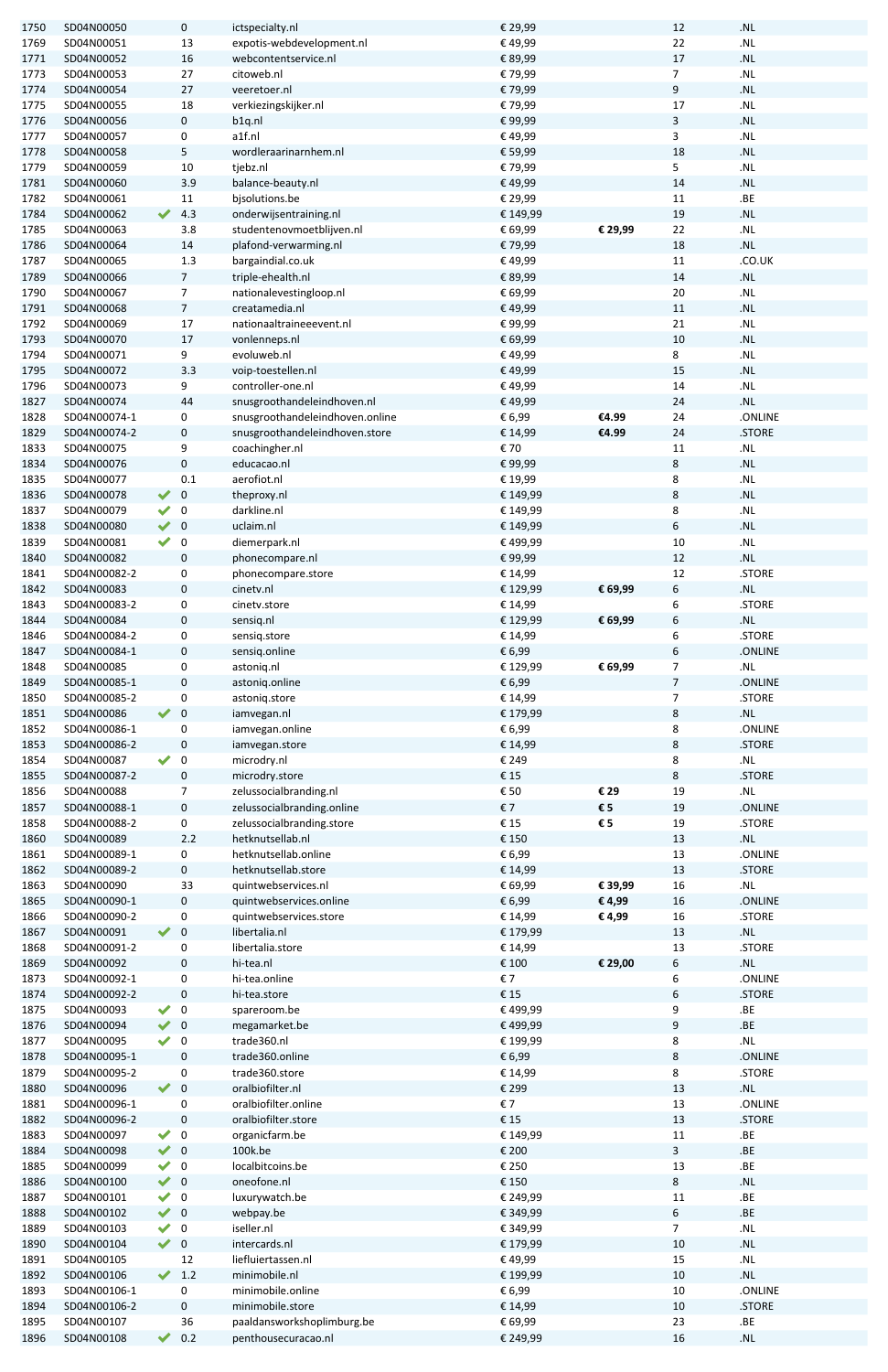| 1897 | SD04N00109   |                      | 0                | thebiggerpicture.nl           | €99,99   |          | 16             | ${\bf .NL}$                       |
|------|--------------|----------------------|------------------|-------------------------------|----------|----------|----------------|-----------------------------------|
| 1898 | SD04N00110   | $\blacktriangledown$ | $\bf 0$          | binbash.nl                    | € 179,99 |          | 7              | $\boldsymbol{.}$ NL               |
| 1899 | SD04N00111   | $\blacktriangledown$ | 25               | zolderpc.nl                   | € 179,99 |          | 8              | ${\bf .NL}$                       |
| 1904 | SD04N00112   |                      | 4.1              | hetsportiefstedagjeuit.nl     | € 149,99 |          | 22             | .NL                               |
| 1905 | SD04N00112-1 |                      | 0                | hetsportiefstedagjeuit.online | € 6,99   |          | 22             | .ONLINE                           |
|      |              |                      |                  |                               |          |          |                |                                   |
| 1907 | SD04N00112-2 |                      | $\pmb{0}$        | hetsportiefstedagjeuit.store  | € 14,99  |          | 22             | .STORE                            |
| 1908 | SD04N00113   | $\blacktriangledown$ | 0.3              | topfluit.nl                   | € 499,99 |          | 8              | .NL                               |
| 1909 | SD04N00113-1 |                      | 0                | topfluit.online               | € 6,99   |          | 8              | .ONLINE                           |
| 1910 | SD04N00113-2 |                      | 0                | topfluit.store                | € 14,99  |          | 8              | .STORE                            |
| 1911 | SD04N00114   | $\blacktriangledown$ | 36               | localmediagroup.nl            | € 179,99 |          | 15             | ${\bf .NL}$                       |
| 1912 | SD04N00115   |                      | 29               | gedenksieraadbestellen.nl     | € 149,99 | € 79,99  | 22             | $\boldsymbol{.}\mathsf{NL}$       |
| 1913 | SD04N00116   |                      | $\mathbf 0$      | definitive.nl                 | €99,99   |          | 10             | .NL                               |
| 1914 | SD04N00117   |                      | 0.2              | eenlangeweg.nl                | € 149,99 | €79,99   | 11             | .NL                               |
| 1915 | SD04N00118   |                      | 1.9              | goldenstate.nl                | € 89,99  |          | 11             | ${\bf .NL}$                       |
| 1917 | SD04N00119   |                      | 0                | csis.nl                       | € 149,99 | € 79,99  | 4              | $\boldsymbol{.}$ NL               |
| 1920 | SD04N00119-2 |                      | $\mathbf 0$      | csis.store                    | € 14,99  |          | 4              | .STORE                            |
|      |              |                      |                  |                               |          |          |                |                                   |
| 1921 | SD04N00120   |                      | 0                | dekandidaat.nl                | € 149,99 | € 79,99  | 11             | $\boldsymbol{.}\mathsf{NL}$       |
| 1922 | SD04N00121   |                      | $\pmb{0}$        | gynecologists.nl              | €99,99   |          | 13             | $\boldsymbol{.}\mathsf{NL}$       |
| 1923 | SD04N00122   | $\blacktriangledown$ | 2.3              | allebestelautos.nl            | € 149,99 |          | 15             | $\boldsymbol{.}\mathsf{NL}$       |
| 1924 | SD04N00123   |                      | 0.2              | drentschepatrijshond.be       | € 499,99 |          | 20             | ${\tt .BE}$                       |
| 1925 | SD04N00124   | $\blacktriangledown$ | $\pmb{0}$        | voorjehond.nl                 | € 149,99 |          | 10             | $\boldsymbol{.}\mathsf{NL}$       |
| 1926 | SD04N00125   | $\blacktriangledown$ | 0.8              | smaakvanamsterdam.nl          | € 149,99 |          | 17             | .NL                               |
| 1927 | SD04N00126   | $\blacktriangledown$ | $\pmb{0}$        | csoft.be                      | € 149,99 |          | 5              | .BE                               |
| 1930 | SD04N00127   |                      | $\overline{0}$   | biologiemeester.nl            | € 149,99 |          | 15             | $\boldsymbol{.}$ NL               |
| 1931 | SD04N00128   | $\blacktriangledown$ | $\mathbf 0$      | hetsprookjesrijk.nl           | € 149,99 |          | 16             | $\boldsymbol{.}\mathsf{NL}$       |
| 1932 | SD04N00129   |                      | $\mathbf 0$      | directkinderopvang.nl         | € 69,99  |          | 18             | .NL                               |
| 1933 |              |                      |                  |                               |          |          |                |                                   |
|      | SD04N00130   |                      | 0                | shipgo.nl                     | € 69,99  |          | 5              | $\boldsymbol{.}\mathsf{NL}$       |
| 1934 | SD04N00131   | $\blacktriangledown$ | $\bf 0$          | bet2win.nl                    | € 149,99 |          | 7              | .NL                               |
| 1935 | SD04N00132   |                      | 0                | plombier.nl                   | €99,99   |          | 8              | .NL                               |
| 1936 | SD04N00133   |                      | 16               | covidfree.nl                  | € 149,99 | € 34,99  | 9              | .NL                               |
| 1937 | SD04N00134   |                      | 0                | engelsecaravans.nl            | € 69,99  |          | 15             | $\boldsymbol{.}\mathsf{NL}$       |
| 1938 | SD04N00135   |                      | 17               | filmtrend.nl                  | € 119,99 |          | 9              | .NL                               |
| 1939 | SD04N00136   | $\blacktriangledown$ | $\pmb{0}$        | aardbevingsadviseur.nl        | € 149,99 |          | 19             | ${\bf .NL}$                       |
| 1940 | SD04N00137   |                      | $\pmb{0}$        | cryptogirl.nl                 | € 39,99  |          | 10             | ${\bf .NL}$                       |
| 1941 | SD04N00138   | $\blacktriangledown$ | $\mathbf 0$      | hetbankje.nl                  | €99,99   |          | 9              | $\boldsymbol{.}$ NL               |
|      |              |                      |                  |                               |          |          |                |                                   |
| 1942 | SD04N00139   |                      | $\overline{4}$   | juridischlokettaxi.nl         | € 119,99 |          | 18             | .NL                               |
| 1943 | SD04N00140   | $\blacktriangledown$ | $\boldsymbol{0}$ | anoniemetip.nl                | € 349,99 |          | $11\,$         | $\boldsymbol{.}$ NL               |
| 1944 | SD04N00141   | $\blacktriangledown$ | $\overline{0}$   | snelwinnen.nl                 | € 169,99 | € 129,99 | 10             | $\boldsymbol{.}$ NL               |
| 1945 | SD04N00142   |                      | 0                | eco24.nl                      | € 129,99 | € 69,99  | 5              | $\mathsf{.NL}$                    |
| 1946 | SD04N00143   |                      | $\mathbf 0$      | hetfietsenpaleis.nl           | €79,99   |          | 16             | $\boldsymbol{.}\mathsf{NL}$       |
| 1947 | SD04N00144   |                      | 0                | 123copy.be                    | €99,99   |          | 7              | .BE                               |
| 1948 | SD04N00145   |                      | 0.1              | decomputerkoning.nl           | €79,99   |          | 16             | .NL                               |
| 1949 |              | $\blacktriangledown$ |                  | 123stikstof.nl                |          |          |                |                                   |
|      | SD04N00146   |                      | $\boldsymbol{0}$ |                               | € 179,99 |          | $11\,$         | $\boldsymbol{.}\mathsf{NL}$       |
| 1950 | SD04N00147   | $\blacktriangledown$ | $\mathbf 0$      | stikstofmaatregel.nl          | € 499,99 |          | 17             | .NL                               |
| 1951 | SD04N00148   |                      | $\boldsymbol{0}$ | inplay.nl                     | € 69,99  |          | 6              | $\boldsymbol{.}\mathsf{NL}$       |
| 1952 | SD04N00149   |                      | $\mathbf 0$      | socialcampaign.nl             | € 49,99  |          | 14             | $\boldsymbol{.} \mathsf{NL}$      |
| 1953 | SD04N00150   |                      | 30               | waterlandartgallery.nl        | €99,99   |          | 19             | .NL                               |
| 1954 | SD04N00151   |                      | 0.6              | depoule.nl                    | €99,99   |          | $\overline{7}$ | .NL                               |
| 1955 | SD04N00152   |                      | 0.9              | pastila.eu                    | €79,99   |          | 7              | EU                                |
| 1956 | SD04N00153   |                      | 0                | nano24.eu                     | €99,99   | € 39,99  | 6              | EU                                |
| 1957 | SD04N00154   | $\blacktriangledown$ | $\mathbf 0$      | rent-a-coach.com              | € 249,99 |          | 12             | .COM                              |
|      |              | $\blacktriangledown$ |                  | stickstoffkrise.de            |          |          |                |                                   |
| 1958 | SD04N00155   |                      | $\overline{0}$   |                               | € 499,99 |          | 15             |                                   |
| 1960 | SD04N00156   | $\blacktriangledown$ | $\mathbf 0$      | stickstoff-krise.de           | € 499,99 |          | 16             | $. \mathsf{DE}$                   |
| 1961 | SD04N00157   | $\vee$ 0             |                  | starevents.be                 | € 149,99 |          | 9              | ${\tt .BE}$                       |
| 1963 | SD04N00158   | $\blacktriangledown$ | 3.9              | dailyclick.nl                 | € 149,99 |          | 10             | $\boldsymbol{.}$ NL               |
| 1964 | SD04N00159   |                      | 0.3              | casabianca.nl                 | € 199,99 |          | 10             | ${\bf .NL}$                       |
| 1965 | SD04N00160   |                      | 0                | covid19test.eu                | €99,99   | € 39,99  | $11\,$         | . $EU$                            |
| 1966 | SD04N00161   | $\blacktriangledown$ | $\bf 0$          | surfworld.eu                  | €99,99   |          | 9              | EU                                |
| 1967 | SD04N00162   |                      | 0                | verzet.eu                     | € 69,99  |          | 6              | . $EU$                            |
| 1968 | SD04N00163   |                      | $\mathbf 0$      | petboarding.eu                | € 69,99  |          | 11             | .EU                               |
| 1969 | SD04N00164   | $\blacktriangledown$ | $\mathbf 0$      | oliewinning.nl                | € 149,99 |          | 11             | $\boldsymbol{.}\mathsf{NL}$       |
|      |              |                      |                  |                               |          |          |                |                                   |
| 1970 | SD04N00165   | $\vee$ 0             |                  | afgewerkt.nl                  | € 149,99 |          | 9              | ${\bf .NL}$                       |
| 1971 | SD04N00166   |                      | 0                | 5gspecialist.nl               | €99,99   | € 39,99  | 12             | .NL                               |
| 1973 | SD04N00167   |                      | 0                | 5gvergelijker.nl              | €99,99   | € 39,99  | 13             | $\mathsf{.NL}$                    |
| 1974 | SD04N00168   |                      | 0                | businessdirect.nl             | € 49,99  |          | 14             | ${\bf .NL}$                       |
| 1975 | SD04N00169   | $\blacktriangledown$ | $\bf 0$          | koopkraam.nl                  | € 179,99 |          | 9              | ${\bf .NL}$                       |
| 1977 | SD04N00170   |                      | 0.4              | maakhetverschil.be            | €79,99   |          | 15             | .BE                               |
| 1978 | SD04N00171   | $\blacktriangledown$ | 0.1              | tegelkoopjes.be               | €99,99   |          | 12             | ${\tt .BE}$                       |
| 1979 | SD04N00172   | $\blacktriangledown$ | 2.3              | rusteloosheid.be              | € 129,99 |          | 13             | .BE                               |
| 1980 | SD04N00173   | $\blacktriangledown$ | $\mathbf 0$      | koolstofdioxide.be            | €99,99   |          | 15             | .BE                               |
|      |              |                      |                  |                               |          |          |                |                                   |
| 1981 | SD04N00174   | $\blacktriangledown$ | $\mathbf 0$      | partypictures.be              | € 149,99 |          | 13             | ${\bf BE}$                        |
| 1982 | SD04N00175   |                      | $\pmb{0}$        | smartpet.be                   | € 69,99  |          | 8              | .BE                               |
| 1994 | SD04N00176   | $\blacktriangledown$ | $\overline{0}$   | wagenexpert.nl                | €99,99   |          | 11             | $\mathsf{NL}\xspace$              |
| 1995 | SD04N00177   | $\blacktriangledown$ | $\mathbf 0$      | drinkmarkt.nl                 | €99,99   |          | 9              | $\ensuremath{\mathsf{NL}}\xspace$ |
| 1996 | SD04N00178   |                      | 0                | drinkmarkt.online             | € 6,99   |          | 9              | .ONLINE                           |
| 1997 | SD04N00179   |                      | 0                | drinkmarkt.store              | € 14,99  |          | 9              | .STORE                            |
| 1998 | SD04N00180   |                      | 0                | easyshopping.be               | € 89,99  |          | 12             | ${\bf BE}$                        |
| 1999 | SD04N00181   |                      | $\mathbf 0$      | vlaamsefrieten.be             | € 189,99 |          | 14             | .BE                               |
|      |              |                      |                  |                               |          |          |                |                                   |
| 2000 | SD04N00182   |                      | $\boldsymbol{0}$ | bitcoinmap.be                 | €99,99   |          | 10             | .BE                               |
| 2001 | SD04N00183   |                      | $\mathbf 0$      | bitcoinmap.nl                 | €99,99   |          | 10             | $\ensuremath{\mathsf{NL}}\xspace$ |
| 2002 | SD04N00183-2 |                      | $\boldsymbol{0}$ | bitcoinmap.store              | € 14,99  |          | 10             | .STORE                            |
| 2003 | SD04N00184   |                      | 0                | expositions.nl                | € 129,99 |          | 11             | $\boldsymbol{.}\mathsf{NL}$       |
| 2004 | SD04N00185   |                      | 0                | aardverschuiving.nl           | € 199,99 |          | 16             | $\mathsf{.NL}$                    |
| 2005 | SD04N00185-1 |                      | $\boldsymbol{0}$ | aardverschuiving.online       | € 6,99   |          | 16             | .ONLINE                           |
| 2008 | SD04N00185-2 |                      | 0                | aardverschuiving.store        | € 14,99  |          | 16             | .STORE                            |
|      |              |                      |                  |                               |          |          |                |                                   |